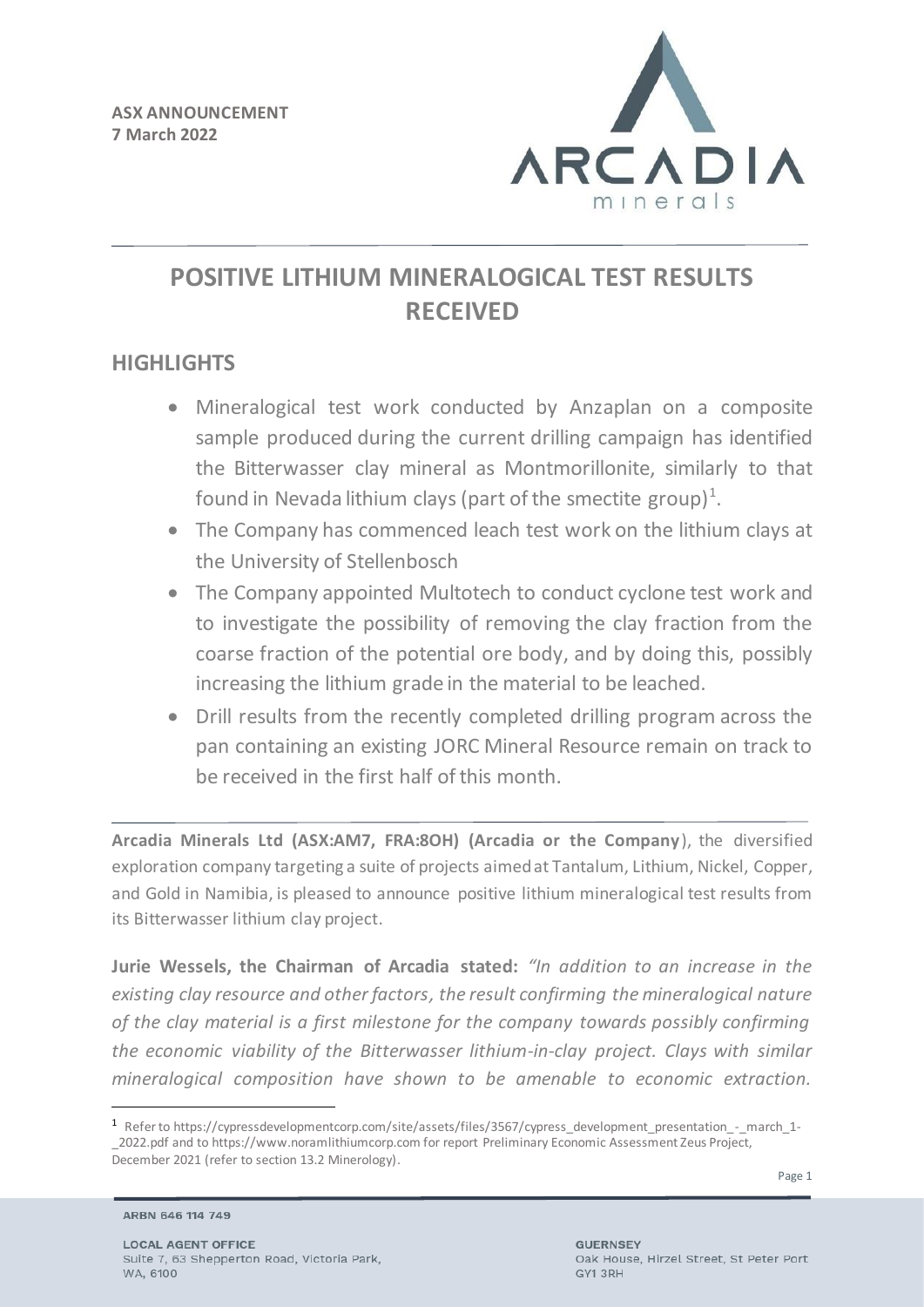

*Furthermore, and if successful, the work to test whether a lithium-rich concentrate can be produced by separating coarser gangue material from the finer lithium-rich clays will greatly improve the prospects of economic extraction using conventional leaching methodologies. This initial milestone will hopefully be complimented by the potential of an increased resource, should positive drill results be received from the recently completed drill program".* 

### **Mineralogical Results**

A representative sample made up from the 5 drillholes, (Refer to Annexure 1: Map of drill hole locations and Annexure 2: Table describing from which boreholes the composite sample was assembled) during the current drilling campaign was sent to Anzaplan in Germany for mineralogical test work. The test work included sample analyses (XRF and ICP) and four different XRD analyses (Normal, Texture, Glycolyzed and Calcined).

The results indicate that the following minerals are present within the sample:Quartz, Calcite, Dolomite, Feldspar (Microcline and Albite), Muscovite and Montmorillonite. Refer to Annexure 2: Graph of Glycolyzed XRD Results.

Montmorillonite, which represents the clay fraction, makes up around 25% (previous mineralogical test work conducted by SGS, Johannesburg in 2020<sup>2</sup>) of the volume of the sample. The test work confirmed the clay is an aluminium-rich clay mineral of the smectite group (swelling clays). Montmorillonite is also the clay that is present in the Nevada (USA) lithium clay deposits that are being developed by companies such as Noram Lithium<sup>3</sup>.

In addition, the mineralogy showed that quartz, dolomite, and calcrete minerals are located in the coarse-grained fractions of  $+50$  micron. Arcadia is to investigate the prospect of identifying cost effective methods to separate the coarse-grained dolomite and calcite fraction from the clay fraction through the necessary studies. Given most of the lithium is adsorbed in the fine-grained clay particles, an increase in the lithium grade in the sample that requires leaching through possibly removing the dolomite and calcite grains and thereby leaving a lithium rich fine-grained clay, could greatly enhance the economic extraction potential of the project. To investigate this, Arcadia appointed Multotech, a technologydriven global supplier of mineral processing equipment, based in Johannesburg South Africa, to conduct bulk (800kg) cyclone test work to investigate the possibility of removing the clay fraction from the coarse fraction. By doing this, it is possible that the lithium grade could be increased significantly in the material to be leached that could have a positive effect on operational costs to be confirmed by future economic studies.

<sup>2</sup> Refer ASX announcement "Arcadia acquires adjacent lithium project with JORC mineral resources" 3rd November 2021

<sup>&</sup>lt;sup>3</sup> See footnote 1 above.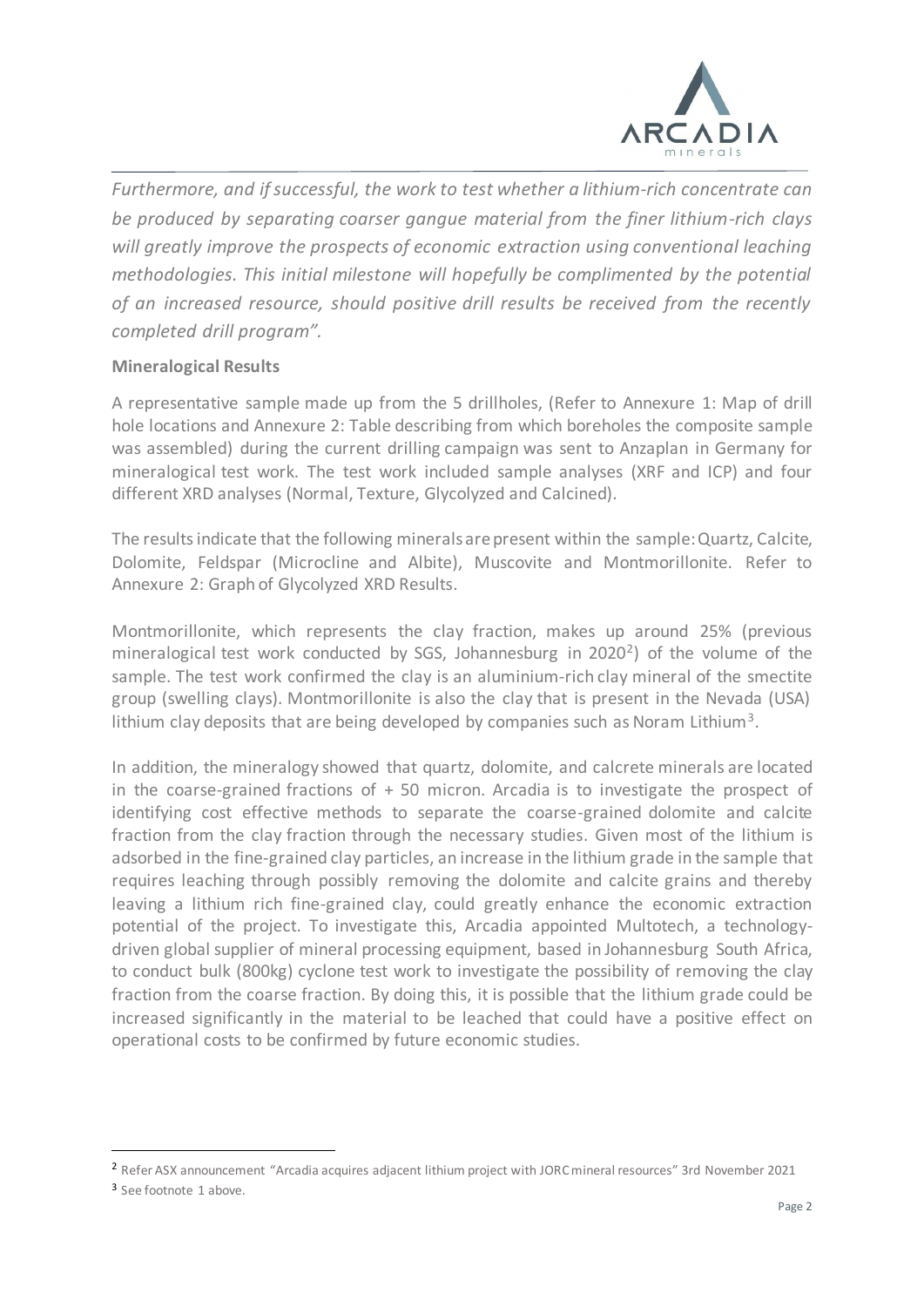

The internal leach test work is concurrently being explored at the University of Stellenbosch Geochemistry Laboratories to test leachability of the lithium from the clays using various different types of acid.

If the work by Multotech and the University of Stellenbosch is successful (i.e., a potential increase in the grade of the material to be leached is possible and optimal leaching methodologies have been established), it could point to the commercial viability of extracting lithium from the clays at Bitterwasser.

### **Drilling Results**

The Company previously announced that it had completed a drill program over the remaining 74% area of the clay pan containing the existing JORC Mineral Resource (Refer ASX announcement on the 9<sup>th</sup> of February 2022 "Drilling completed at Bitterwasser Lithium Project"). This pan represents only one of seven known exposed clay pans at the Bitterwasser lithium project and contained a maiden inferred JORC Mineral Resource of 15.1 million tons @ 828ppm Li and 1,79% K<sup>4</sup>. Notably, this maiden resource is located within only 24% of one clay pan within the Bitterwasser Clay Pan district.

The Company is awaiting 370 core samples for assay from the 64 Auger drill holes undertaken across the remaining 74% surface area of the clay pan. Although results were expected from mid-February to mid-March, the Company is confident all results will be received by the middle of this month.

If results are favourable, a revised JORC Mineral Resource estimate is expected to be reestimated and completed by Q2/2022.

## **This announcement has been authorised for release by the directors of Arcadia Minerals Limited.**

For further information please contact: Jurie Wessels **Executive Chairman Arcadia Minerals Limited info@arcadiaminerals.global**

<sup>4</sup> Refer ASX announcement "Arcadia acquires adjacent lithium project with JORC mineral resources" 3rd November 2021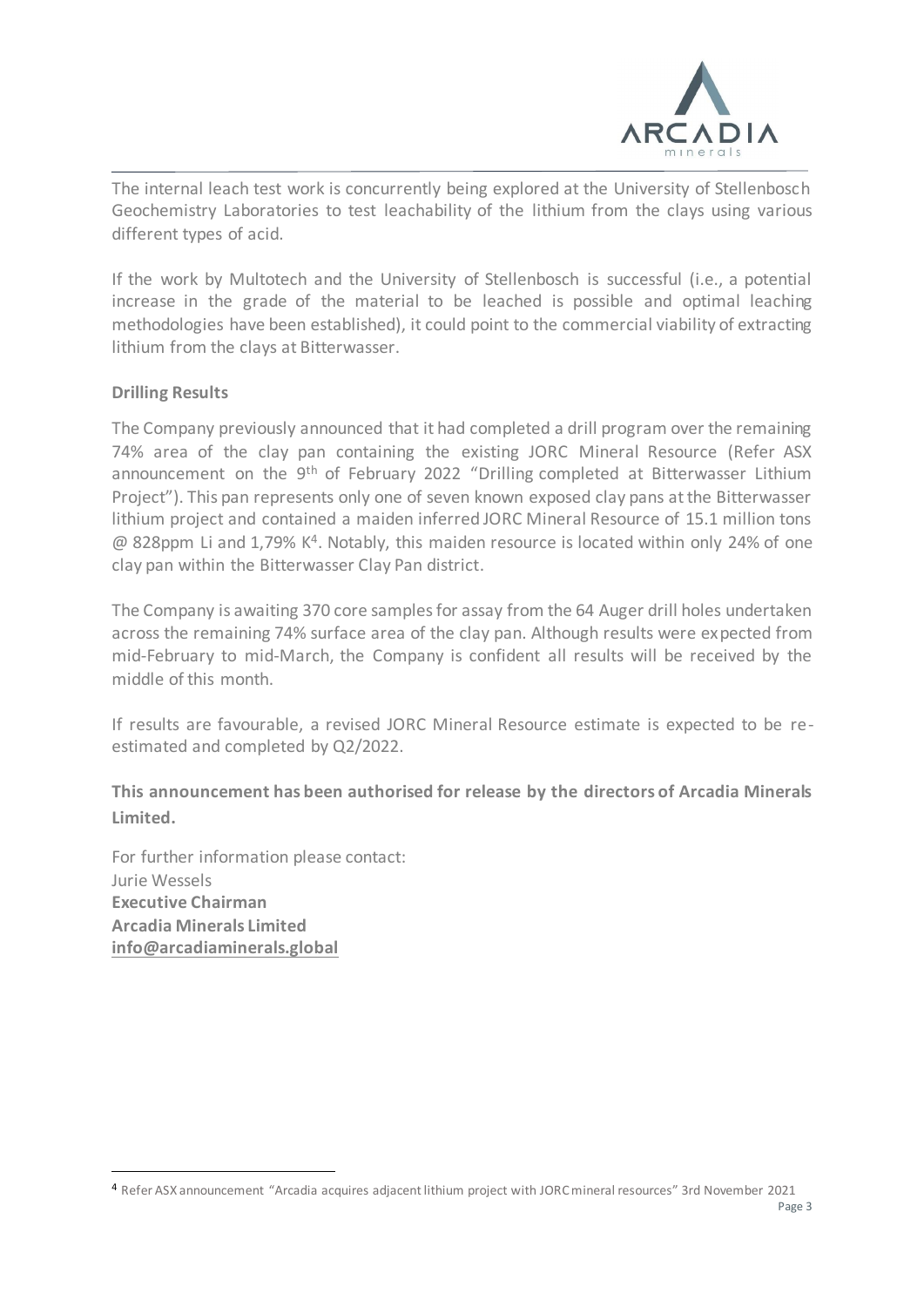

### **COMPETENT PERSONS STATEMENT & PREVIOUSLY REPORTED INFORMATION**

The information in this announcement and the contents in Appendix 4 below that relates to Exploration Results is based on, and fairly represents, information and supporting documentation prepared by the Competent Person whose name appears, who is either an independent consultant to the Company and a member of a Recognised Professional Organisation or a director of the Company. The persons named below has sufficient experience relevant to the style of mineralisation and types of deposits under consideration and to the activity which he has undertaken to quality as a Competent Person as defined in the JORC Code 2012.

| <b>Competent Person</b> | <b>Membership</b>                 | <b>Report/Document</b>           |
|-------------------------|-----------------------------------|----------------------------------|
| Mr Philip le Roux       | South African Council for Natural | This announcement and JORC Table |
| (Director Arcadia)      | Scientific Professions #400125/09 |                                  |
| Minerals)               |                                   |                                  |

With reference to footnote 2 above, the Company confirms that the form and context in which the Competent Person's findings are presented in this announcement have not been materially modified from the original market announcements.

### **MINERAL RESOURCES**

The Company confirms that it is not aware of any new information or data that materially affects the information included in the resource estimate communicated in this announcement and that all material assumptions and parameters underpinning the estimate continue to apply and have not materially changed when referring to its resource announcement made on 3 November 2021, "Arcadia Acquires Lithium Project with JORC Mineral Resources".

### **DISCLAIMER**

Some of the statements appearing in this announcement may be forward-looking statements. You should be aware that such statements are only predictions and are subject to inherent risks and uncertainties. Those risks and uncertainties include factors and risks specific to the industries in which Arcadia operates and proposes to operate as well as general economic conditions, prevailing exchange rates and interest rates and conditions in the financial markets, among other things. Actual events or results may differ materially from the events or results expressed or implied in any forward-looking statement. No forward-looking statement is a guarantee or representation as to future performance or any other future matters, which will be influenced by a number of factors and subject to various uncertainties and contingencies, many of which will be outside Arcadia's control.

The Company does not undertake any obligation to update publicly or release any revisions to these forward-looking statements to reflect events or circumstances after today's date or to reflect the occurrence of unanticipated events. No representation or warranty, express or implied, is made as to the fairness, accuracy, completeness or correctness of the information, opinions or conclusions contained in this announcement. To the maximum extent permitted by law, none of Arcadia, its directors, employees, advisors, or agents, nor any other person, accepts any liability for any loss arising from the use of the information contained in this announcement. You are cautioned not to place undue reliance on any forward-looking statement. The forward-looking statements in this announcement reflect views held only as at the date of this announcement.

This announcement is not an offer, invitation, or recommendation to subscribe for, or purchase securities by the Company. Nor does this announcement constitute investment or financial product advice (nor tax, accounting, or legal advice) and is not intended to be used for the basis of making an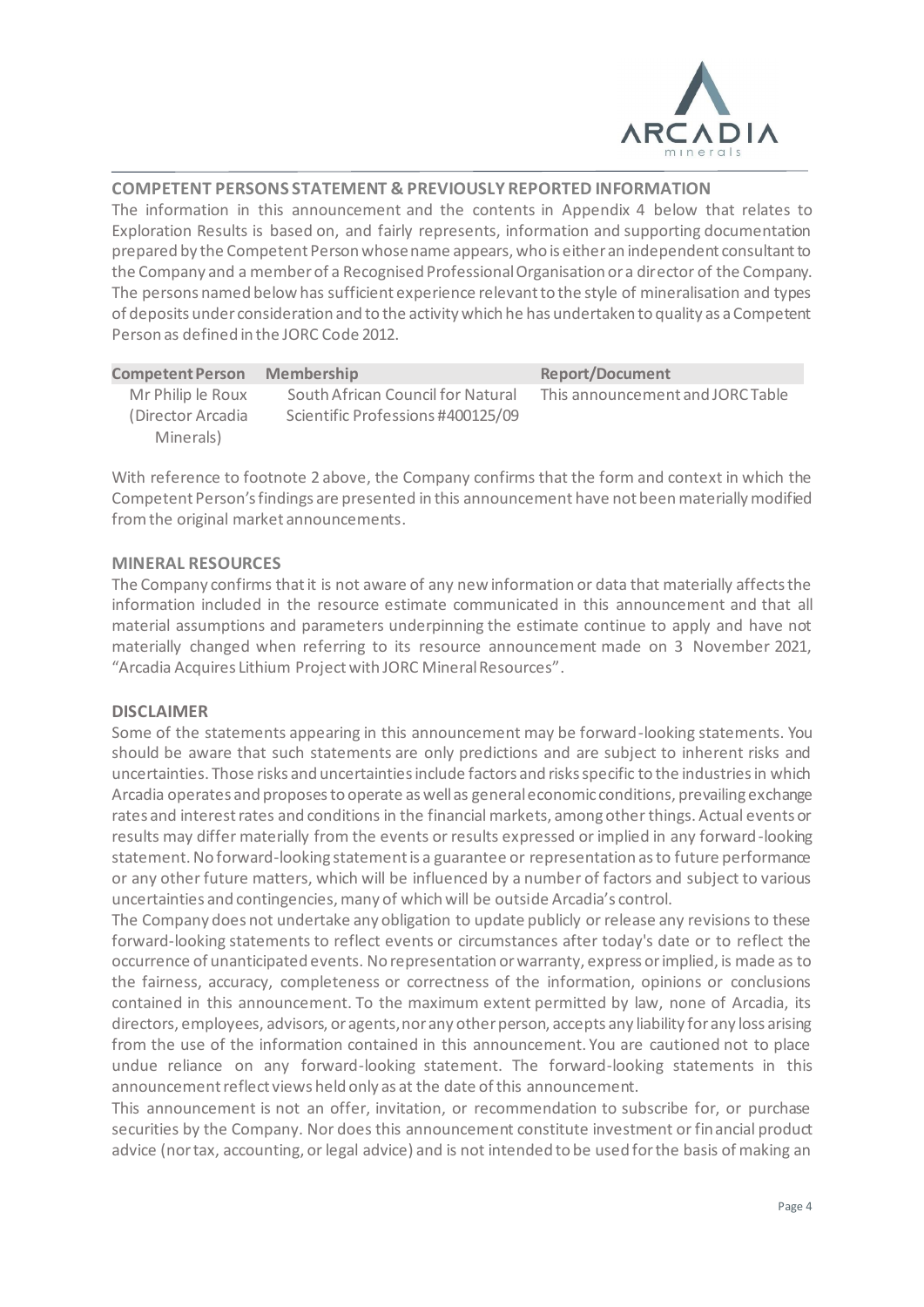

investment decision. Investors should obtain their own advice before making any investment decision.

### **BACKGROUND ON ARCADIA**

Arcadia is a Namibia-focused diversified metals exploration company, which is domiciled in Guernsey. The Company explores for a suite of Gold and battery metals (Nickel, Lithium and Copper) and owns the advanced Swanson Tantalum & Lithium project. Some of the Company's projects are located in the neighbourhood of established mining operations and significant discoveries. The mineral projects include-

- 1. The Swanson Project advanced tantalum and lithium project with early development potential
- 2. Kum-Kum Project prospective for nickel, copper, and platinum group elements
- 3. Karibib Project prospective for copper and gold
- 4. Bitterwasser Project prospective for lithium-in-brines and lithium-in-clays.

The Bitterwasser Clay Project contains a JORC Mineral Resource of 15.1Mt at an average grade of 828 ppm Li, which is derived from 16 drillholes completed over the Eden Pan in the Bitterwasser Pan District and announced on the 3<sup>rd</sup> of November 2021.

| <b>Mineral Reserve Category</b> |                 | <b>Mineral Resource Category</b> |                              |                        |                        |                    |                       |                                    |
|---------------------------------|-----------------|----------------------------------|------------------------------|------------------------|------------------------|--------------------|-----------------------|------------------------------------|
| Classification                  | Tonnage<br>(kt) | Li<br>Grade<br>ppm               | <b>Contained</b><br>Li (ton) | Classification         | <b>Tonnage</b><br>(kt) | Li<br>Grade<br>ppm | Contained<br>Li (ton) | Lithium<br>Carbonate<br>Equivalent |
| Total<br>Probable               | $\mathbf 0$     |                                  |                              | <b>Total Indicated</b> | $\mathcal{O}$          | 0                  | 0                     | 0                                  |
|                                 |                 |                                  |                              | <b>Total Inferred</b>  | 15 100                 | 828                | 12 503                | 66 929                             |
| Total<br>Reserves               | 0               |                                  |                              | Total<br>Resources     | 15 100                 | 828                | 12 503                | 66 929                             |

For more details, please visit www.arcadiaminerals.global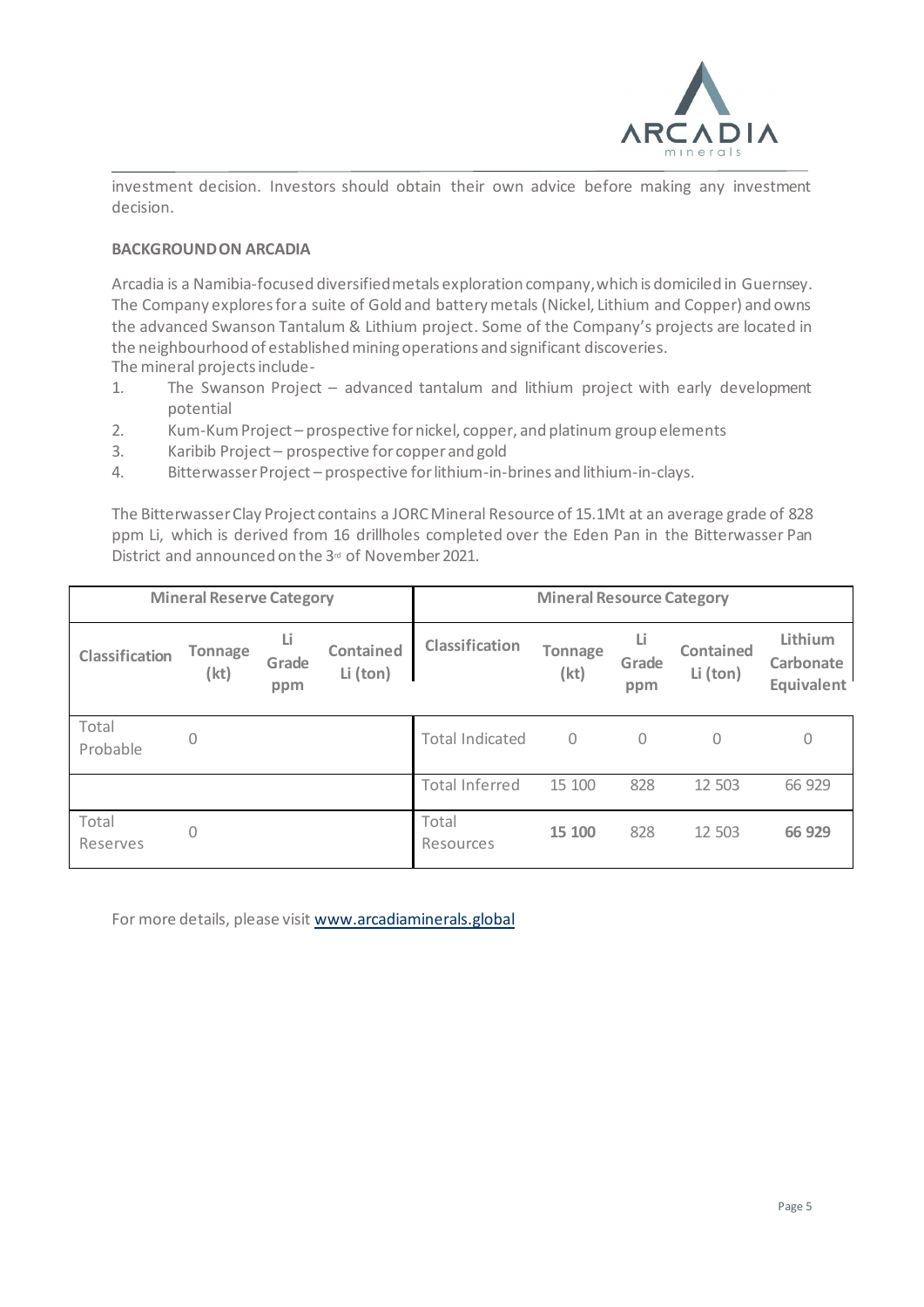

#### 791000 792000 793000 794000 795000 7355000 7355000 N Legend 2022 Drill Campaign 2021 Drill Canpaign 7354000 7354000 2019 Drill Campaign Main pan **Location of Minerology** BMC<sub>18</sub> BMC<sub>19</sub> **BMC17** BMC<sub>2</sub> Sample 7353000 7353000 **BMC16** BMC15 BMC<sub>14</sub>  $\sqrt{C}$ 13 MC07 BMC08 BMC09 BMC<sub>10</sub> BMC11 BM  $C12$ 7352000 7352000 BMC06 BMC05 BMC04 BMC03 BMC02 BMC<sub>01</sub> **BMB10** BMB07 BMB01 BMB05 BMB1 7351000 7351000 BMB11 BMB08 BMB06 **BMB13 BNB16** BMB02 BVRG1 BMB09 MB<sub>04</sub> **BMB14 BMR15** BV<sub>RG9</sub> 7350000 7350000 C21 BMC22 BMC23 BMC25 BMC2 **I**b BMC<sub>24</sub> BMC30 BMC29 BMC<sub>28</sub> BMC27 7349000 7349000 BMC31 BMC32 BMC33 BMC34 BMC38 BMC37 BMC36 BMC35 7348000 7348000 BMC42 BMC<sub>41</sub> BMC40 BMC39 BMC43 BMC<sub>44</sub> BMC45 BMC46 7347000 7347000 BMC49 BMC<sub>48</sub> BMC47 MC50 BMC51 **BMC52** 7346000 7346000 **ARCADIA**  $\mathbf 0$  $0.5$ 1 Km **BY Lithium Exploration** 792000 791000 793000 794000 795000

### **ANNEXURE 1 – MAP SHOWING DRILLHOLE LOCATIONS FOR MINERALOGICAL SAMPLING**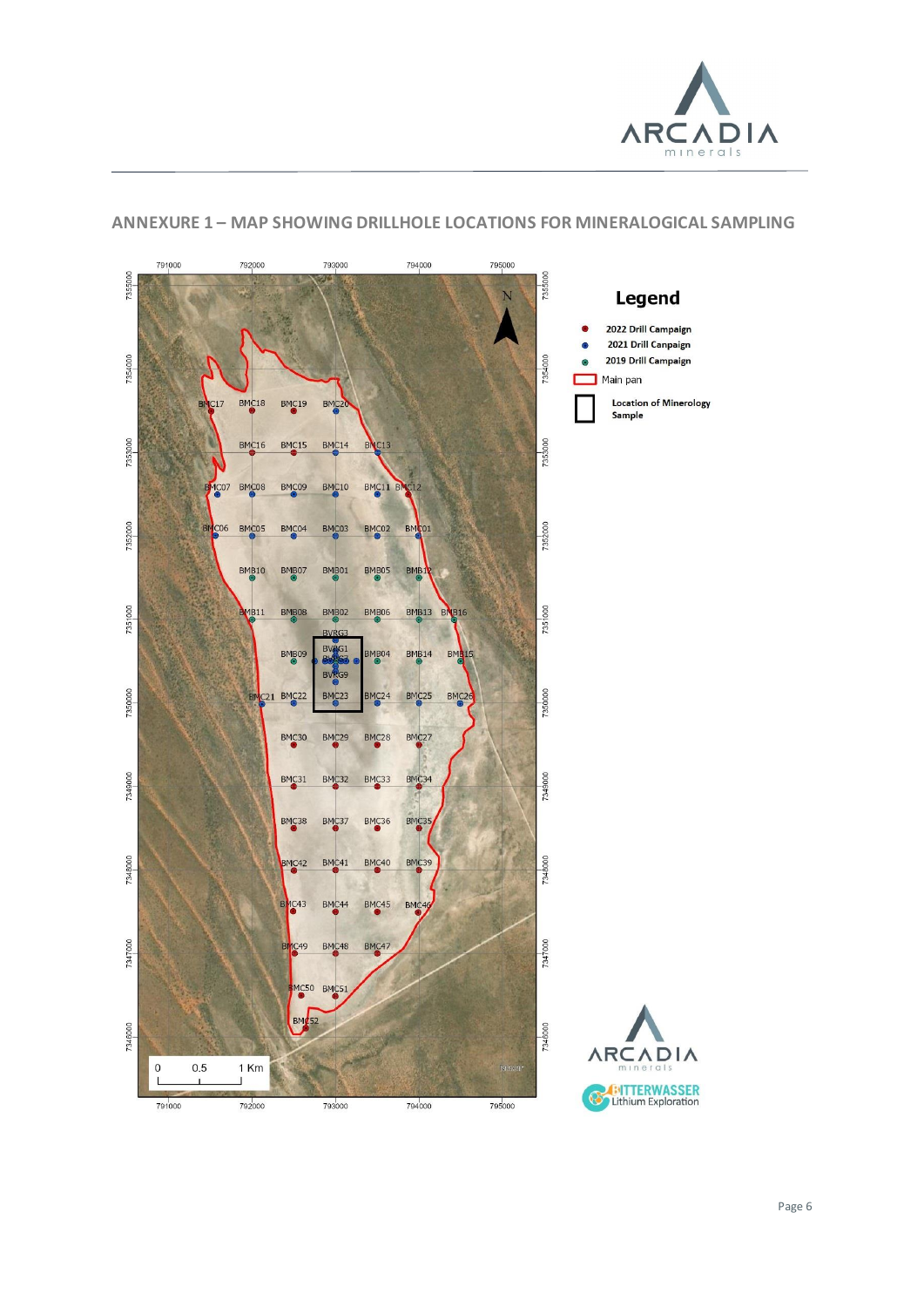

| Hole_ID           | <b>UTM33S X</b> | <b>UTM33S Y</b> | Lithology     | <b>From</b> | To    | <b>Kg</b> |
|-------------------|-----------------|-----------------|---------------|-------------|-------|-----------|
| BVRG2             | 793000          | 7350627         | Middle        | 11.6        | 6.6   | 17.5      |
| BVRG2             |                 |                 | Middle        | 6.6         | 11.0  | 15.5      |
| BVRG4             | 793063          | 7350502         | Middle        | 0.0         | 4.6   | 1.9       |
| BVRG4             |                 |                 | Middle        | 4.6         | 6.8   | 28.6      |
| BVRG4             |                 |                 | Middle        | 6.6         | 11.6  | 1.5       |
| BVRG7             | 793000          | 7350440         | Middle        | 11.0        | 3.8   | 3.8       |
| BVRG7             |                 |                 | Middle        | 3.8         | 5.8   | 20.4      |
| BVRG7             |                 |                 | Middle        | 5.8         | 10.8  | 6.7       |
| BVRG10            | 792938          | 7350502         | Middle        | 3.2         | 5.2   | 20.1      |
| BVRG10            |                 |                 | Middle        | 10.4        | 11.6  | 8.2       |
| BMC <sub>23</sub> | 793000          | 7350000         | <b>Middle</b> | 11.6        | 4.2   | 5.5       |
| BMC <sub>23</sub> |                 |                 | Middle        | 4.2         | $6.2$ | 7.7       |
| BMC <sub>23</sub> |                 |                 | Middle        | 6.2         | 8.2   | 6.6       |
| BMC <sub>23</sub> |                 |                 | <b>Middle</b> | 8.2         | 9.6   | 6.7       |
| BMC <sub>23</sub> |                 |                 | <b>Middle</b> | 9.6         | 10.6  | 3.0       |

### **ANNEXURE 2 – COMPOSITION OF MINEROLOGY SAMPLE**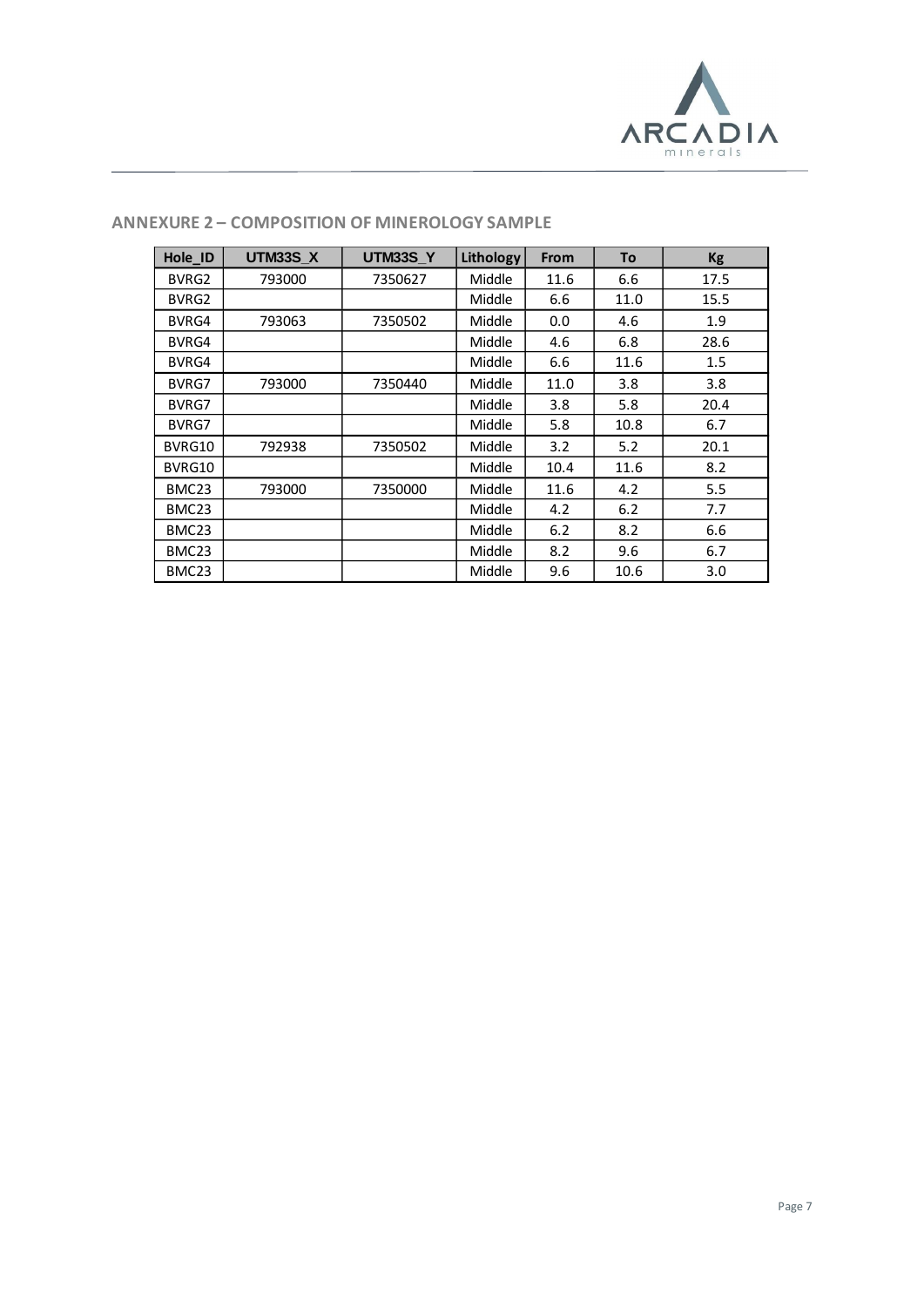

### **ANNEXURE 3 - XRD GLYCOLYZED RESULTS BY ANZAPLAN**

# X-ray diffraction glycolyzed sample

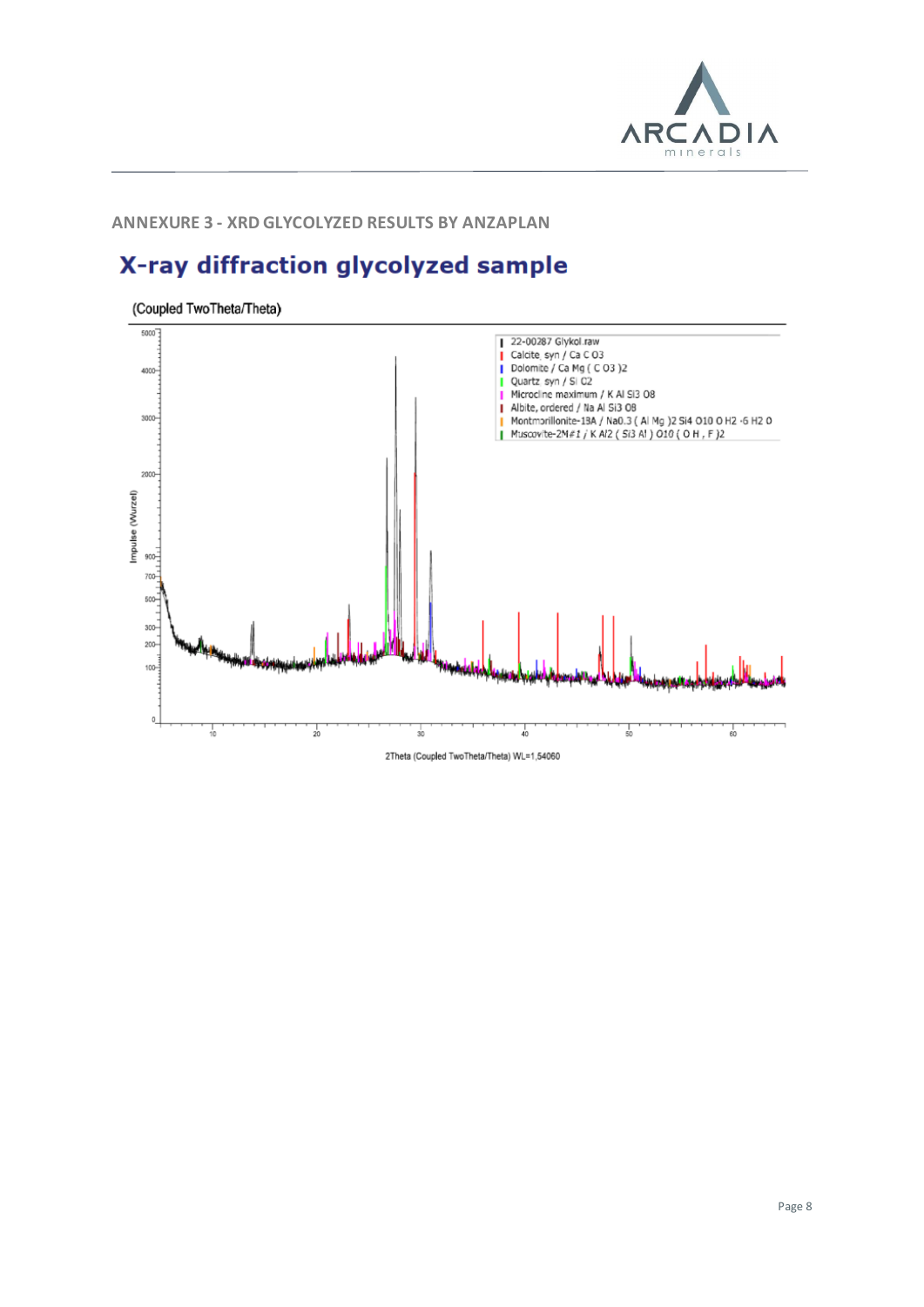

### **ANNEXURE 4**

### **JORC 2012 TABLES**

The following Tables are provided to ensure compliance with the JORC Code (2012 Edition) requirements for the reporting of Exploration Results and Mineral Resources at the Bitterwasser Lithium-in-Clays Project.

### **Section 1 Sampling Techniques and Data**

| <b>Criteria</b>               | <b>JORC Code explanation</b>                                                                                                                                                                                                                                                                                                                                                                                                                                                                                                                                                                                                                                                                                                                                                                                                                                                                                                                                                                                                                                                                                       | <b>Commentary</b>                                                                                                                                                                                                                                                                                                                                                                                                                                                                                                                                                                                                                                                                                                                     |
|-------------------------------|--------------------------------------------------------------------------------------------------------------------------------------------------------------------------------------------------------------------------------------------------------------------------------------------------------------------------------------------------------------------------------------------------------------------------------------------------------------------------------------------------------------------------------------------------------------------------------------------------------------------------------------------------------------------------------------------------------------------------------------------------------------------------------------------------------------------------------------------------------------------------------------------------------------------------------------------------------------------------------------------------------------------------------------------------------------------------------------------------------------------|---------------------------------------------------------------------------------------------------------------------------------------------------------------------------------------------------------------------------------------------------------------------------------------------------------------------------------------------------------------------------------------------------------------------------------------------------------------------------------------------------------------------------------------------------------------------------------------------------------------------------------------------------------------------------------------------------------------------------------------|
| <b>Sampling</b><br>techniques | Nature and quality of sampling (e.g., cut channels, random chips, or specific<br>$\bullet$<br>specialised industry standard measurement tools appropriate to the<br>minerals under investigation, such as down hole gamma sondes, or<br>handheld XRF instruments, etc). These examples should not be taken as<br>limiting the broad meaning of sampling.<br>Include reference to measures taken to ensure sample representivity and the<br>appropriate calibration of any measurement tools or systems used.<br>Aspects of the determination of mineralisation that are Material to the<br>Public Report.<br>In cases where 'industry standard' work has been done this would be<br>relatively simple (e.g., 'reverse circulation drilling was used to obtain 1 m<br>samples from which 3 kg was pulverised to produce a 30 g charge for fire<br>assay'). In other cases, more explanation may be required, such as where<br>there is coarse gold that has inherent sampling problems. Unusual<br>commodities or mineralisation types (e.g., submarine nodules) may warrant<br>disclosure of detailed information. | Sampling was undertaken using industry standard practices and consist of<br>$\bullet$<br>hand-auger drilling by Bitterwasser Lithium Exploration (Pty) Ltd. during<br>December 2021 and January 2022.<br>• All drill holes are vertical<br>A total of 370 samples were taken from the core of the drilling campaign, of<br>and 45 for QAQC samples was added.<br>Samples ranged from 317 g to 1090 g.<br>An additional 38 density samples were collected.<br>$\bullet$<br>To minimize sample contamination, the collected sediment samples were<br>placed on a canvas cloth, while the clay-bit was cleaned with a wet cloth<br>and water after every sample.<br>All drill hole and sample locations are mapped in WGS84 UTM zone 33S |
| <b>Drilling</b><br>techniques | Drill type (e.g., core, reverse circulation, open-hole hammer, rotary air blast,<br>$\bullet$<br>auger, Bangka, sonic, etc) and details (e.g., core diameter, triple or standard                                                                                                                                                                                                                                                                                                                                                                                                                                                                                                                                                                                                                                                                                                                                                                                                                                                                                                                                   | • 64 vertical hand-auger drillholes were drilled perpendicular to the long axis<br>of the main Bitterwasser pan.                                                                                                                                                                                                                                                                                                                                                                                                                                                                                                                                                                                                                      |
|                               | tube, depth of diamond tails, face-sampling bit, or other type, whether core                                                                                                                                                                                                                                                                                                                                                                                                                                                                                                                                                                                                                                                                                                                                                                                                                                                                                                                                                                                                                                       | The holes were drilled on a 500 m x 500 m grid and have a total core length                                                                                                                                                                                                                                                                                                                                                                                                                                                                                                                                                                                                                                                           |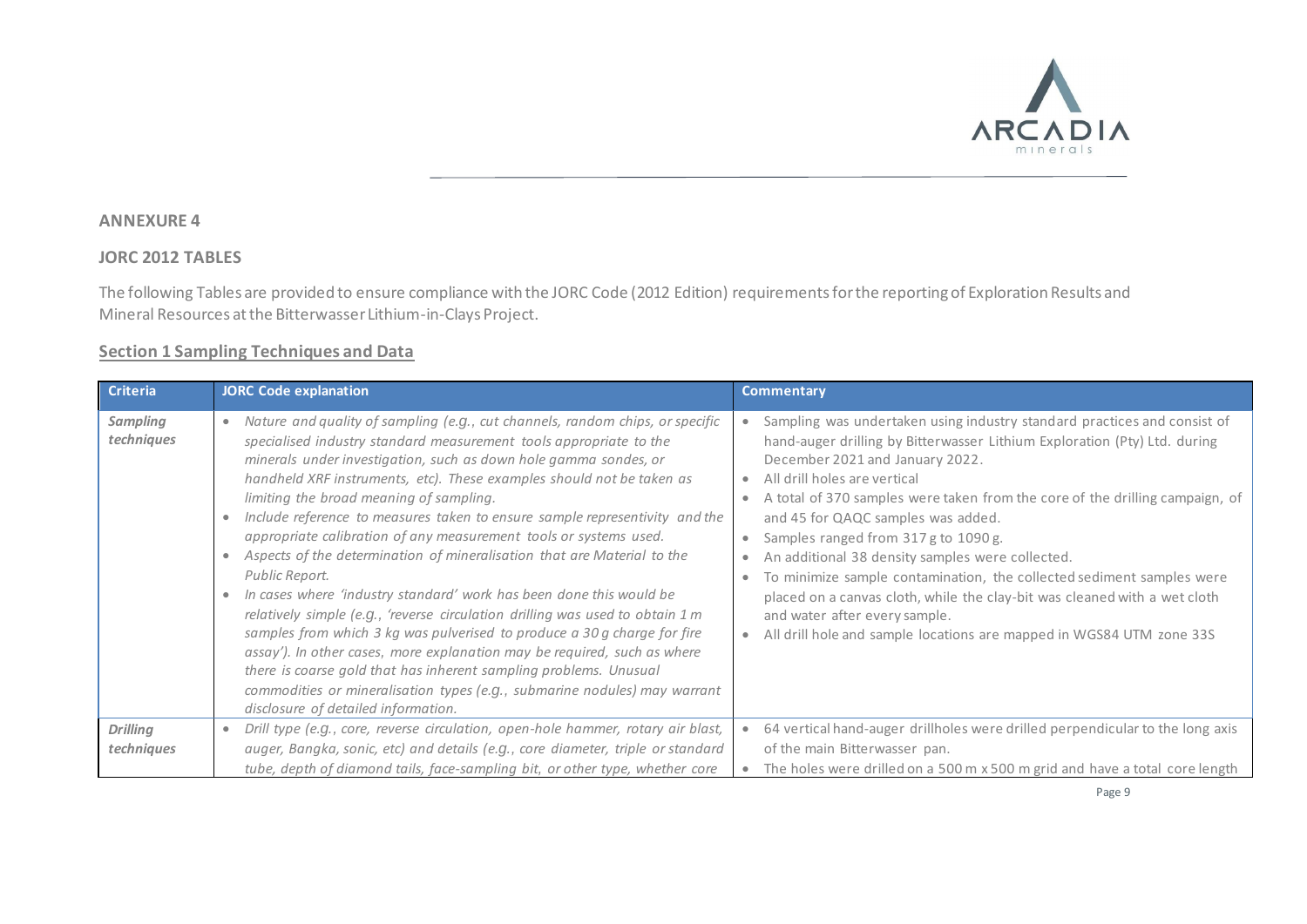

| <b>Criteria</b>                                         | <b>JORC Code explanation</b>                                                                                                                                                                                                                                                                                                                                                                                                                                                                                                                                                                                                                                                                                                           | <b>Commentary</b>                                                                                                                                                                                                                                                                                                                                                                                                                                                                                                                                                             |
|---------------------------------------------------------|----------------------------------------------------------------------------------------------------------------------------------------------------------------------------------------------------------------------------------------------------------------------------------------------------------------------------------------------------------------------------------------------------------------------------------------------------------------------------------------------------------------------------------------------------------------------------------------------------------------------------------------------------------------------------------------------------------------------------------------|-------------------------------------------------------------------------------------------------------------------------------------------------------------------------------------------------------------------------------------------------------------------------------------------------------------------------------------------------------------------------------------------------------------------------------------------------------------------------------------------------------------------------------------------------------------------------------|
|                                                         | is oriented and if so, by what method, etc).                                                                                                                                                                                                                                                                                                                                                                                                                                                                                                                                                                                                                                                                                           | of 412.60 m.<br>A 250 mm long auger clay-bit with a 90 mm outer diameter was used.<br>$\bullet$<br>The depth of the holes ranged from 1.00 m to 13.00 m.<br>$\bullet$                                                                                                                                                                                                                                                                                                                                                                                                         |
| Drill sample<br>recovery                                | Method of recording and assessing core and chip sample recoveries and<br>$\bullet$<br>results assessed.<br>Measures taken to maximise sample recovery and ensure representative<br>$\bullet$<br>nature of the samples.<br>Whether a relationship exists between sample recovery and grade and<br>$\bullet$<br>whether sample bias may have occurred due to preferential loss/gain of<br>fine/coarse material.                                                                                                                                                                                                                                                                                                                          | Core recovery in the mineralised clay zone was almost 100% due to the<br>cohesive nature of the clay.<br>Measures taken to maximise sample recovery and ensure representative<br>$\bullet$<br>nature of the samples is not recorded in available documents.<br>No apparent bias was noted between sample recovery and grade.<br>$\bullet$                                                                                                                                                                                                                                     |
| Logging                                                 | Whether core and chip samples have been geologically and geotechnically<br>$\bullet$<br>logged to a level of detail to support appropriate Mineral Resource<br>estimation, mining studies and metallurgical studies.<br>Whether logging is qualitative or quantitative in nature. Core (or costean,<br>$\bullet$<br>channel, etc) photography.<br>The total length and percentage of the relevant intersections logged.<br>$\bullet$                                                                                                                                                                                                                                                                                                   | All drill holes were fully logged and are qualitative.<br>$\bullet$<br>The core has been logged to a level of detail to support appropriate Mineral<br>$\bullet$<br>Resource estimation, mining studies and metallurgical studies.<br>The total length of the mineralized clay logged is 412.60 m<br>$\bullet$                                                                                                                                                                                                                                                                |
| Sub-sampling<br>techniques<br>and sample<br>preparation | If core, whether cut or sawn and whether quarter, half or all core taken.<br>$\bullet$<br>If non-core, whether riffled, tube sampled, rotary split, etc and whether<br>$\bullet$<br>sampled wet or dry.<br>For all sample types, the nature, quality, and appropriateness of the sample<br>preparation technique.<br>Quality control procedures adopted for all sub-sampling stages to maximise<br>$\bullet$<br>representivity of samples.<br>Measures taken to ensure that the sampling is representative of the in-situ<br>$\bullet$<br>material collected, including for instance results for field duplicate/second-<br>half sampling.<br>Whether sample sizes are appropriate to the grain size of the material being<br>sampled. | Each of the 370 samples was split into two. One split was for chemical<br>$\bullet$<br>analysis and the other split for is kept for mineralogical and metallurgical<br>test work.<br>The Middle clay was composite sampled at an interval of 0.20 m to 2.80 m<br>$\bullet$<br>average of 1.43m and the Upper Clay Unit was sampled at an average<br>interval of 0.20 m to 5.00 m average 0.92m.<br>For the mineralogy sample a composite sample of the core hat was not<br>send for analyses was made up from 5 drillholes, refer to Annexure 1 Table<br>1 this announcement. |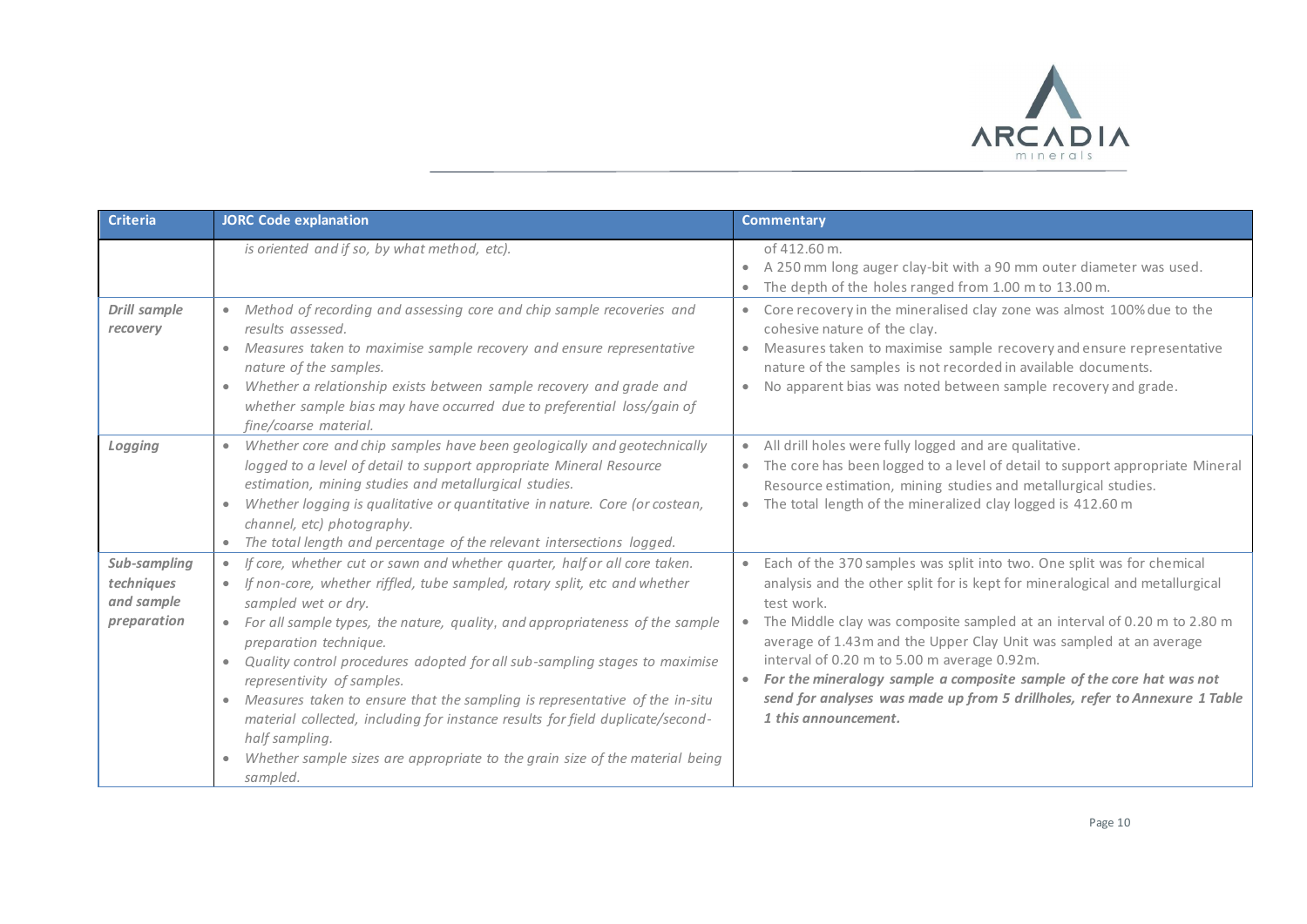

| <b>Criteria</b>                                            | <b>JORC Code explanation</b>                                                                                                                                                                                                                                                                                                                                                                                                                                                                                                                                                                                                                          | <b>Commentary</b>                                                                                                                                                                                                                                                                                                                                                                                                                                                                                                                                                                                                                                                                                                                                                                                                                                                                                                                                                                                                                                                          |
|------------------------------------------------------------|-------------------------------------------------------------------------------------------------------------------------------------------------------------------------------------------------------------------------------------------------------------------------------------------------------------------------------------------------------------------------------------------------------------------------------------------------------------------------------------------------------------------------------------------------------------------------------------------------------------------------------------------------------|----------------------------------------------------------------------------------------------------------------------------------------------------------------------------------------------------------------------------------------------------------------------------------------------------------------------------------------------------------------------------------------------------------------------------------------------------------------------------------------------------------------------------------------------------------------------------------------------------------------------------------------------------------------------------------------------------------------------------------------------------------------------------------------------------------------------------------------------------------------------------------------------------------------------------------------------------------------------------------------------------------------------------------------------------------------------------|
| <b>Quality of</b><br>assay data and<br>laboratory<br>tests | • The nature, quality and appropriateness of the assaying and laboratory<br>procedures used and whether the technique is considered partial or total.<br>For geophysical tools, spectrometers, handheld XRF instruments, etc, the<br>$\bullet$<br>parameters used in determining the analysis including instrument make and<br>model, reading times, calibrations factors applied and their derivation, etc.<br>Nature of quality control procedures adopted (e.g., standards, blanks,<br>$\bullet$<br>duplicates, external laboratory checks) and whether acceptable levels of<br>accuracy (i.e., lack of bias) and precision have been established. | • The samples were analysed at ALS in Namibia, where sample preparation<br>took place, and the samples was then sent to ALS in Ireland.<br>• Sodium peroxide fusion ICP-MS finish for analysis of Li (ppm), K (%), Al (%),<br>Cr (%), Si (%), Ti (%), As (ppm), Cd (ppm), Fe (%), Mg (%), Mn (%), P (%), Co<br>(%) and Y (%) was done.<br>• The QAQC samples consisted of African Minerals Standards (Pty) Ltd's<br>(AMIS) certified reference materials AMIS0683 (standard), and AMIS0577<br>(blank) and were inserted on average every $6 - 7$ m within the sampling<br>stream.<br>It is assumed that industry best practices were used by the laboratories to<br>$\bullet$<br>ensure sample representivity and acceptable assay data accuracy, however<br>the specific QAQC procedures used are not recorded in available<br>documents<br>• The minerology sample was sent to Anzaplan in Germany for<br>mineralogical test work, The test work included sample analyses (XRF and<br>ICP) and four different XRD analyses (Normal. Texture, Glycolyzed and<br>Calcined) |
| Verification of<br>sampling and<br>assaying                | The verification of significant intersections by either independent or<br>$\bullet$<br>alternative company personnel.<br>The use of twinned holes.<br>$\bullet$<br>Documentation of primary data, data entry procedures, data verification,<br>$\bullet$<br>data storage (physical and electronic) protocols.<br>Discuss any adjustment to assay data.<br>$\bullet$                                                                                                                                                                                                                                                                                   | All samples and data were verified by the project geologist.<br>$\bullet$<br>All sample material was bagged and tagged on site as per the specific clay<br>$\bullet$<br>unit it was located on. The sample intersections were logged in the field and<br>were weighed at the sampling site.<br>All hard copy data-capturing was completed at the sampling locality.<br>$\bullet$<br>All sample material was stored at a secure storage site.<br>$\bullet$<br>The original assay data has not been adjusted.<br>$\bullet$<br>Recording of field observations and that of samples collected was done in<br>$\bullet$<br>field notes and transferred to and electronic data base following the<br>Standard Operational Procedures.<br>No twin holes were drilled.                                                                                                                                                                                                                                                                                                             |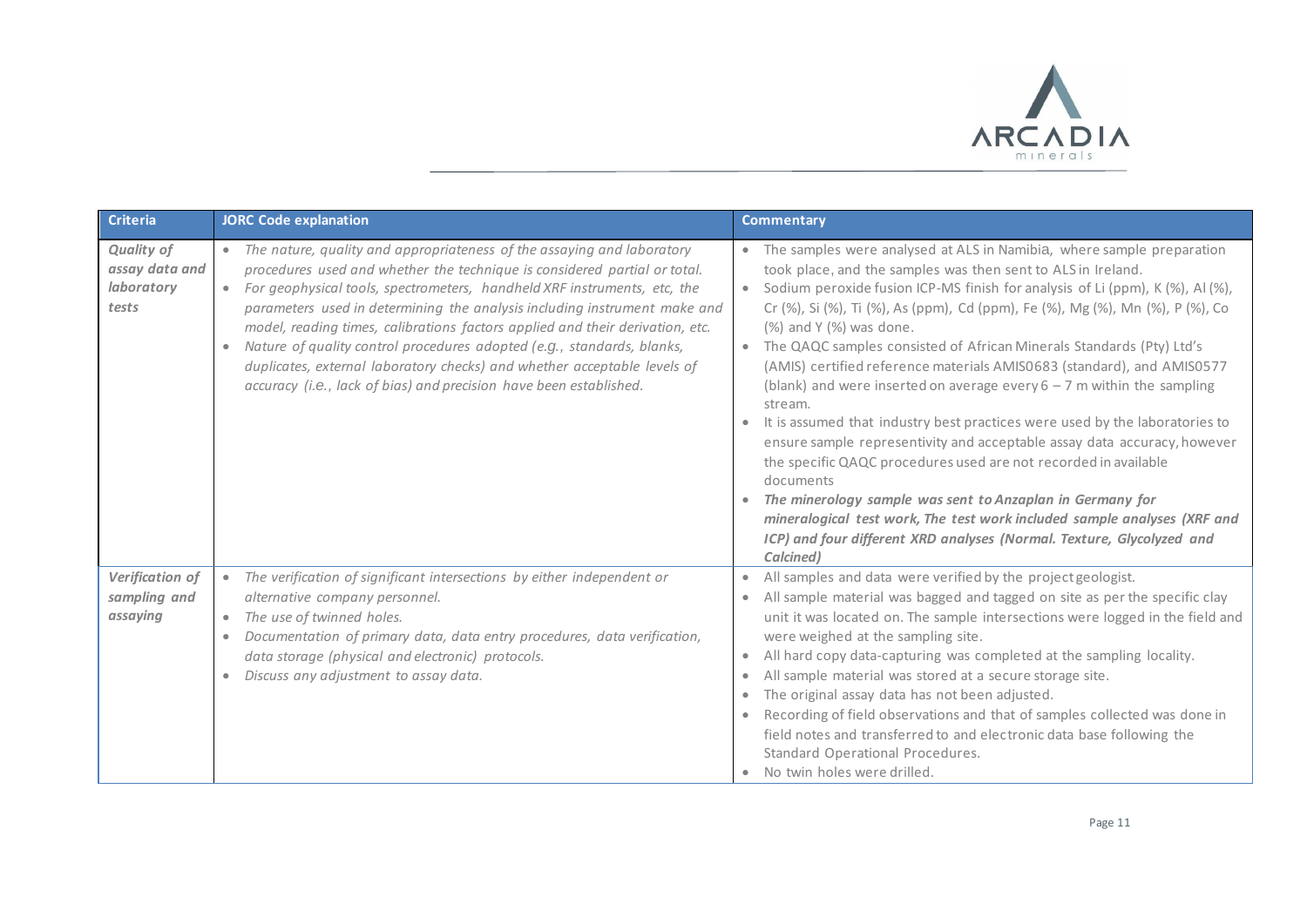

| <b>Criteria</b>                                                     | <b>JORC Code explanation</b>                                                                                                                                                                                                                                                                                                                                                                                   | <b>Commentary</b>                                                                                                                                                                                                                                                                                                                                                                                                                                                                                                                                          |  |
|---------------------------------------------------------------------|----------------------------------------------------------------------------------------------------------------------------------------------------------------------------------------------------------------------------------------------------------------------------------------------------------------------------------------------------------------------------------------------------------------|------------------------------------------------------------------------------------------------------------------------------------------------------------------------------------------------------------------------------------------------------------------------------------------------------------------------------------------------------------------------------------------------------------------------------------------------------------------------------------------------------------------------------------------------------------|--|
| <b>Location of</b><br>data points                                   | • Accuracy and quality of surveys used to locate drill holes (collar and down-<br>hole surveys), trenches, mine workings and other locations used in Mineral<br>Resource estimation.<br>Specification of the grid system used.<br>$\bullet$<br>Quality and adequacy of topographic control.                                                                                                                    | • The locations of all the samples were recorded.<br>The sample locations were GPS captured using WGS84 UTM zone 33S.<br>• The quality and accuracy of the GPS and its measurements is not known,<br>because it is not stated in available documents.                                                                                                                                                                                                                                                                                                      |  |
| <b>Data spacing</b><br>and<br>distribution                          | Data spacing for reporting of Exploration Results.<br>$\bullet$<br>Whether the data spacing, and distribution is sufficient to establish the<br>$\bullet$<br>degree of geological and grade continuity appropriate for the Mineral<br>Resource and Ore Reserve estimation procedure(s) and classifications<br>applied.<br>Whether sample compositing has been applied.<br>$\bullet$                            | The drill holes are spaced on a 500 m x 500 m grid.<br>$\bullet$<br>The data spacing and distribution of the drill holes and samples is sufficient<br>$\bullet$<br>to establish the degree of geological and grade continuity appropriate for<br>the Mineral Resource and Ore Reserve estimation procedure(s) and<br>classifications applied<br>The Middle clay was composite sampled at an interval of 0.20 m to 2.80 m<br>$\bullet$<br>average of 1.43m and the Upper Clay Unit was sampled at an average<br>interval of 0.20 m to 5.00 m average 0.92m. |  |
| Orientation of<br>data in<br>relation to<br>geological<br>structure | Whether the orientation of sampling achieves unbiased sampling of possible<br>$\bullet$<br>structures and the extent to which this is known, considering the deposit<br>type.<br>If the relationship between the drilling orientation and the orientation of key<br>$\bullet$<br>mineralised structures is considered to have introduced a sampling bias, this<br>should be assessed and reported if material. | • The holes were all drilled vertical and perpendicular to the sediment<br>horizons and all the sediment horizons were sampled equally and<br>representative.<br>The lithium is not visible; therefore, no bias could take place when selecting<br>the sample position.<br>The orientation of the sampling is unbiased.<br>The relationship between the sampling orientation and the orientation of<br>key mineralized structures is not considered to have introduced a sampling<br>bias.                                                                 |  |
| Sample<br>security                                                  | • The measures taken to ensure sample security.                                                                                                                                                                                                                                                                                                                                                                | Bitterwasser Lithium Exploration (Pty) Ltd. maintained strict chain-of-<br>custody procedures during all segments of sample handling, transport and<br>samples prepared for transport to the laboratory are bagged and labelled in<br>a manner which prevents tampering. Samples also remain in Bitterwasser<br>Lithium Exploration (Pty) Ltd control until they are delivered and released to<br>the laboratory.                                                                                                                                          |  |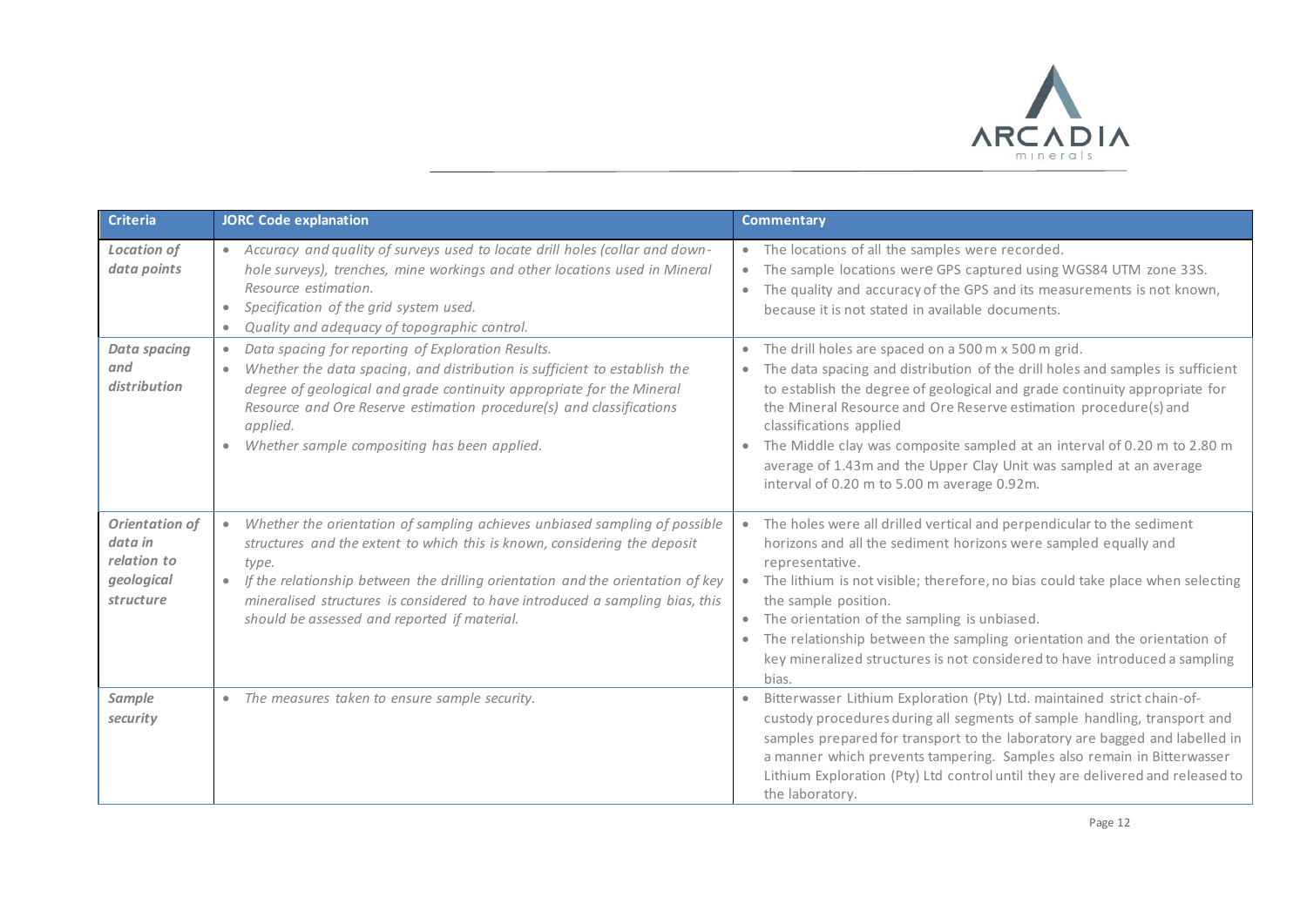

| <b>Criteria</b>             | JORC Code explanation                                                 | <b>Commentary</b>                                                                                                                        |
|-----------------------------|-----------------------------------------------------------------------|------------------------------------------------------------------------------------------------------------------------------------------|
|                             |                                                                       | • An export permit was obtained from the Namibian Mining Department to<br>transport the samples across the border.                       |
| <b>Audits or</b><br>reviews | The results of any audits or reviews of sampling techniques and data. | Audits and reviews were limited to the Standard Operational Procedures in<br>as far as data capturing was concerned during the sampling. |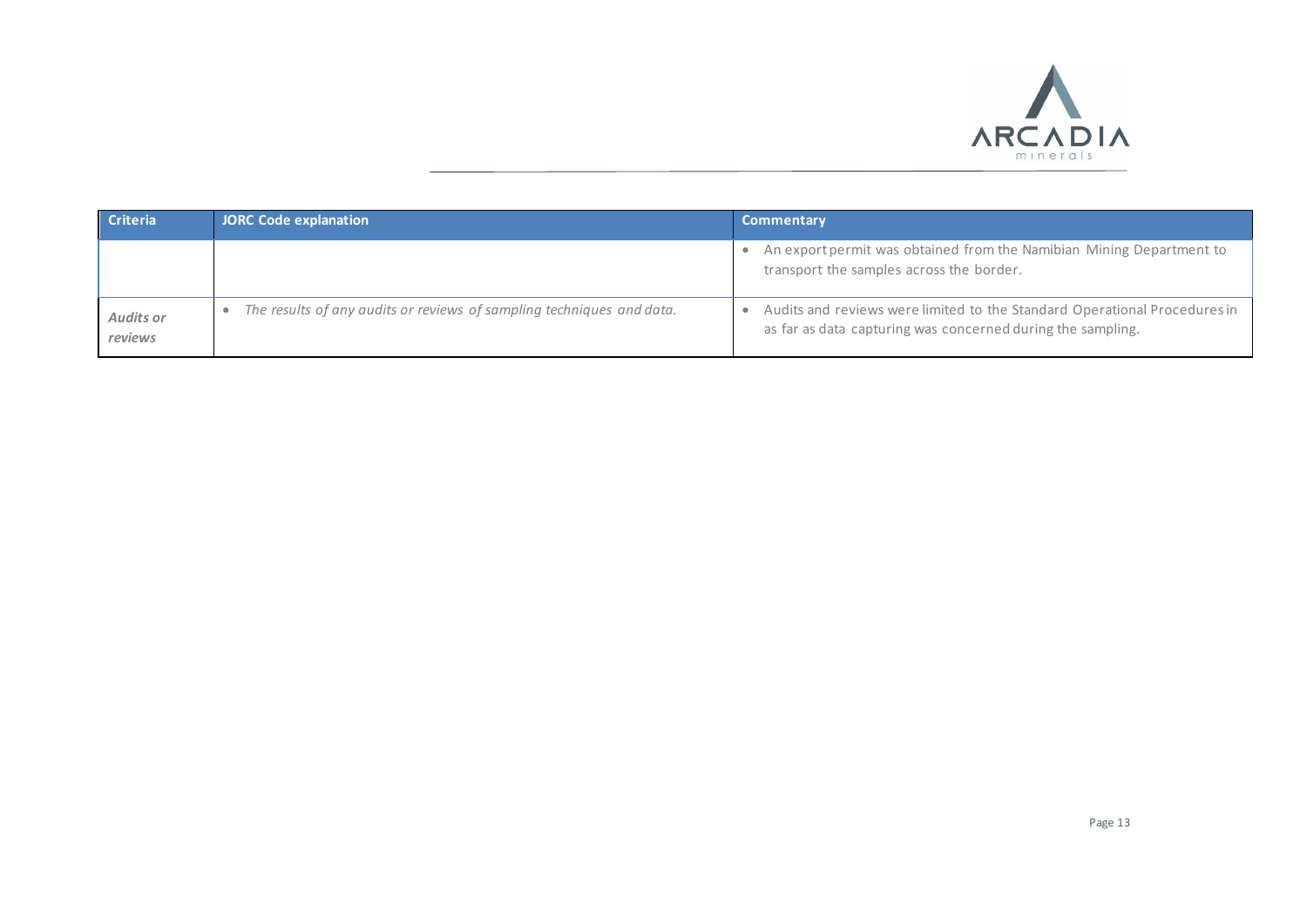

## **Section 2 Reporting of Exploration Results**

| <b>Criteria</b>                                         | <b>JORC</b> Code explanation                                                                                                                                                                                                                                                                                                                                                                                                                      | <b>Commentary</b>                                                                                                                                                                                                                                                                                                                                                                                                                                                                                                                                                                                                                                                                                                                      |
|---------------------------------------------------------|---------------------------------------------------------------------------------------------------------------------------------------------------------------------------------------------------------------------------------------------------------------------------------------------------------------------------------------------------------------------------------------------------------------------------------------------------|----------------------------------------------------------------------------------------------------------------------------------------------------------------------------------------------------------------------------------------------------------------------------------------------------------------------------------------------------------------------------------------------------------------------------------------------------------------------------------------------------------------------------------------------------------------------------------------------------------------------------------------------------------------------------------------------------------------------------------------|
| <b>Mineral</b><br>tenement and<br>land tenure<br>status | Type, reference name/number, location and ownership including<br>$\bullet$<br>agreements or material issues with third parties such as joint ventures,<br>partnerships, overriding royalties, native title interests, historical sites,<br>wilderness or national park and environmental settings.<br>The security of the tenure held at the time of reporting along with any<br>known impediments to obtaining a licence to operate in the area. | • The Bitterwasser Project area is east of Kalkrand in south central Namibia,<br>some 190 km south of Windhoek in the Hardap Region.<br>The Bitterwasser Lithium Project comprise of three exclusive exploration<br>$\bullet$<br>licences, EPLs 5353, 5354 and 5358, all held by Bitterwasser Lithium<br>Exploration (Pty) Ltd.<br>The project covers a total area of 59 323.09 hectares.<br>A land-use agreement, including access to the property for exploration has<br>been obtained through the Ministry of Agriculture, Water and Forestry of<br>Namibia and the two landowners of which the drilling took place.                                                                                                                |
| Exploration<br>done by other<br>parties                 | Acknowledgment and appraisal of exploration by other parties.<br>$\bullet$                                                                                                                                                                                                                                                                                                                                                                        | A regional reconnaissance investigation in the form of a systematic field<br>$\bullet$<br>survey covering the entire southern Namibia and some parts of the<br>Northern Cape Province of South Africa was done during 2009 and 2010.<br>The reconnaissance investigation was aimed at establishing the<br>prospectiveness of the area that could potentially sustain economic<br>exploitation of soda ash and lithium.                                                                                                                                                                                                                                                                                                                 |
| Geology                                                 | Deposit type, geological setting, and style of mineralisation.<br>$\bullet$                                                                                                                                                                                                                                                                                                                                                                       | The Main Bitterwasser Pan forms part of the Cenozoic aged Kalahari Group<br>$\bullet$<br>and comprises a lithium, potassium and boron enriched sulphate-, chlorite-<br>and carbonate-saltpan.<br>Post-Cretaceous Brukkaros alkaline volcanics and sub-volcanics in the area<br>$\bullet$<br>and are potential source rocks for the lithium.<br>The presence of an active deep-seated connate/hydrothermal water<br>$\bullet$<br>circulation network is suggested, which acts as a transport mechanism for<br>lithium bearing brines into the overlying Gordonia Formation pan<br>sediments.<br>High evaporation rates (>3200 mm/year) occurring in the area are<br>$\bullet$<br>favourable for brine formation and salt-concentration. |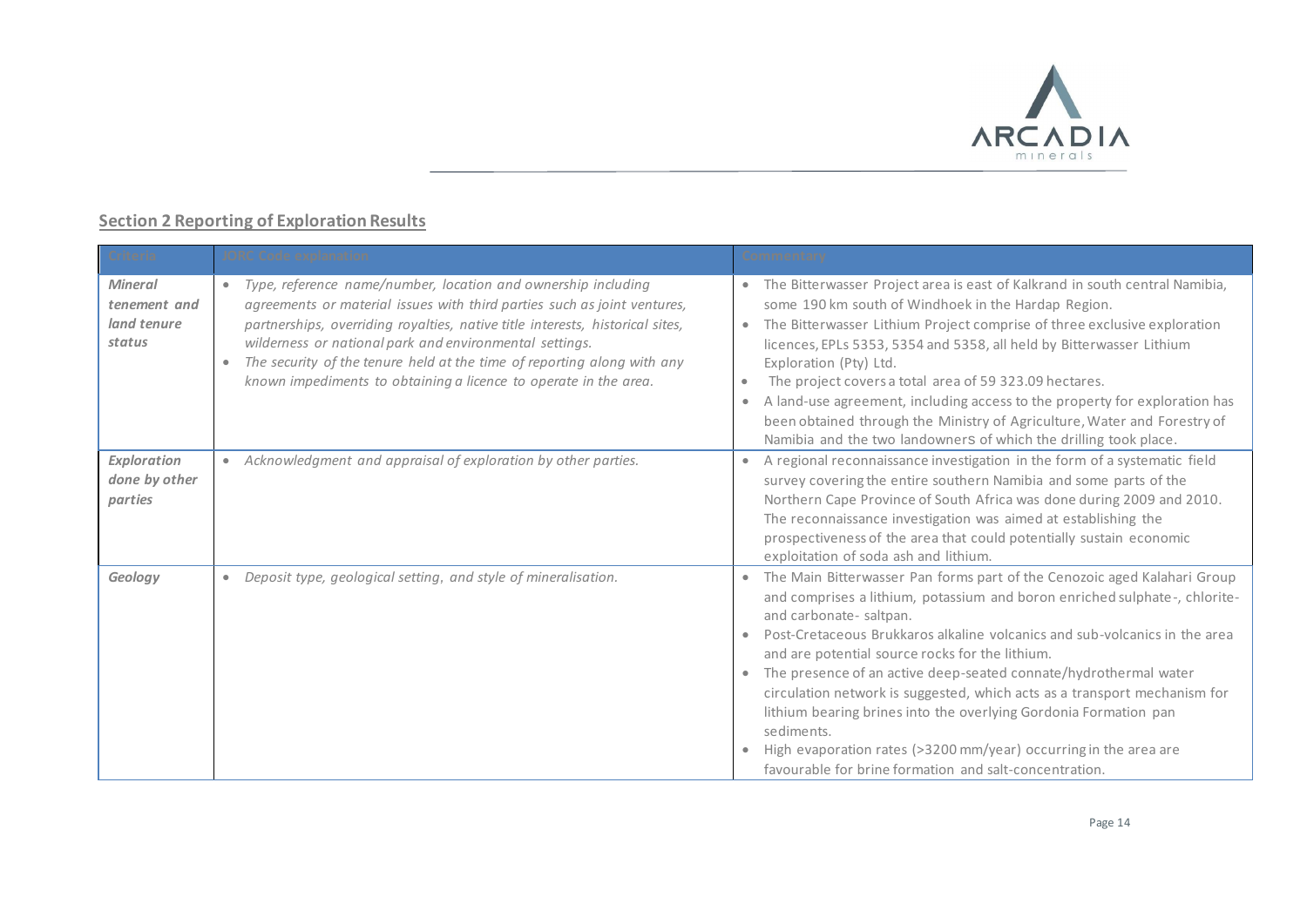

| <b>Criteria</b>                                                                 | <b>JORC Code explanation</b>                                                                                                                                                                                                                                                                                                                                                                                                                                                                                                                                                                                                                                                                                                                                                  | <b>Commentary</b>                                                                                                                                                      |
|---------------------------------------------------------------------------------|-------------------------------------------------------------------------------------------------------------------------------------------------------------------------------------------------------------------------------------------------------------------------------------------------------------------------------------------------------------------------------------------------------------------------------------------------------------------------------------------------------------------------------------------------------------------------------------------------------------------------------------------------------------------------------------------------------------------------------------------------------------------------------|------------------------------------------------------------------------------------------------------------------------------------------------------------------------|
| <b>Drill hole</b><br><b>Information</b>                                         | • A summary of all information material to the understanding of the<br>exploration results including a tabulation of the following information for all<br>Material drill holes:<br>easting and northing of the drill hole collar<br>$\circlearrowright$<br>elevation or RL (Reduced Level - elevation above sea level in metres) of<br>the drill hole collar<br>dip and azimuth of the hole<br>$\circlearrowright$<br>down hole length and interception depth<br>hole length.<br>$\circlearrowright$<br>If the exclusion of this information is justified on the basis that the<br>$\bullet$<br>information is not Material and this exclusion does not detract from the<br>understanding of the report, the Competent Person should clearly explain<br>why this is the case. | Drill results have been described in annexure 3 of this report and<br>all relevant data is included in the report.                                                     |
| Data<br>aggregation<br>methods                                                  | • In reporting Exploration Results, weighting averaging techniques, maximum<br>and/or minimum grade truncations (e.g., cutting of high grades) and cut-off<br>grades are usually Material and should be stated.<br>Where aggregate intercepts incorporate short lengths of high-grade results<br>$\bullet$<br>and longer lengths of low-grade results, the procedure used for such<br>aggregation should be stated and some typical examples of such<br>aggregations should be shown in detail.<br>The assumptions used for any reporting of metal equivalent values should<br>be clearly stated.                                                                                                                                                                             | Two clay units was identified the Upper and Middle unit, and each was in<br>samples independently.                                                                     |
| Relationship<br>between<br>mineralisation<br>widths and<br>intercept<br>lengths | These relationships are particularly important in the reporting of Exploration<br>$\bullet$<br>Results.<br>If the geometry of the mineralisation with respect to the drill hole angle is<br>$\bullet$<br>known, its nature should be reported.<br>If it is not known and only the down hole lengths are reported, there should<br>$\bullet$<br>be a clear statement to this effect (e.g., 'down hole length, true width not<br>known').                                                                                                                                                                                                                                                                                                                                       | The drill holes were all drilled vertical, with the clay units being horizontal.<br>The mineralized clay thickness intercepted range from 1 m to 12.80 m.<br>$\bullet$ |